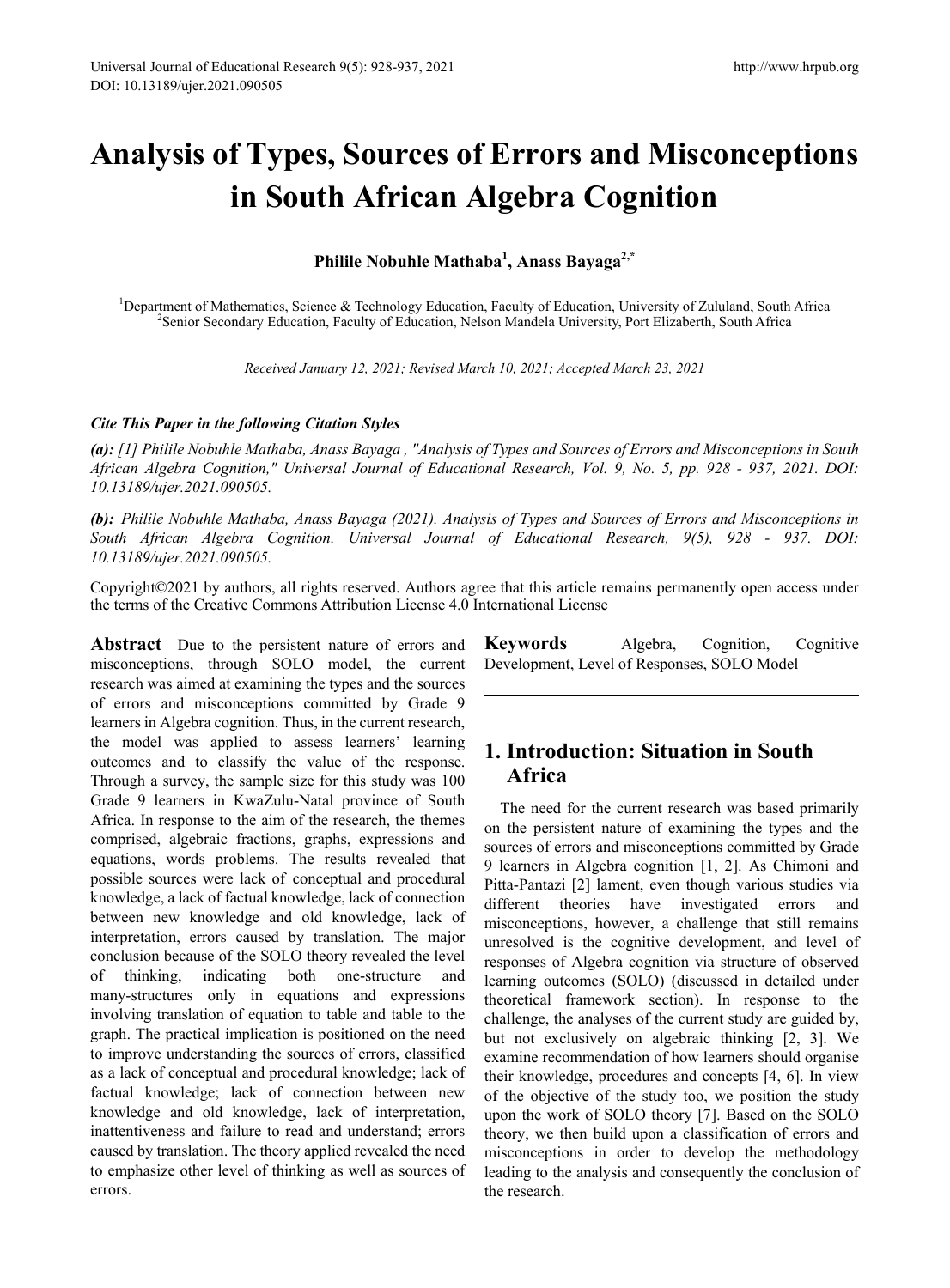# **2. Related Work and Development of Research Question**

As a result of the persistent nature of errors and misconceptions, there is no single accepted definition for errors or misconceptions [3, 6, 8]. The standard ones as adopted below come with some variations [3, 6, 8]. Mulungye, O'Connor and Ndethiu, for instance, are of the opinion that errors "are mistakes in the process of solving a mathematical problem algorithmically, procedurally or by any other method" [8]. Others, on the other hand, claim that algebraic learning built purely on procedural skills without considering conceptual understanding could lead to errors and misconceptions [3]. What may be drawn as suggested [3, 8] is that both procedural and conceptual knowledge alone as types of knowledge could lead to errors and misconceptions when performing Algebraic operations. Hence, it may be proposed that educators as a source of knowledge must have a way of changing learners' conceptual knowledge and design strategies when dealing with errors and misconceptions among learners. As a result, it is recommended that learners should organise their knowledge, procedures and concepts so that they are able to retrieve the knowledge and apply it [4, 6]. Consequently, the learner must learn the concepts first and then the procedure follows.

Drawing from the emphasis of previous research too, it is argued that after the learner has learnt the concept, the concept supports the procedure [9]. Accordingly, in support, there is emphasis that the learner is less likely to forget concepts than procedures – this holds for both human behaviours generally and when the learner is learning algebra [5]. Similarly, it is mentioned that procedural and conceptual errors are caused by a learner's lack of knowledge or misunderstanding of the concept itself [3, 10, 11]. Others claim that errors which originate from a lack of meaning are procedural and structural errors [12]. In previous work, it is argued that when learners do not understand the meaning of certain word roots or origins for instance, they do not understand the terms used and misinterpret what the question requires [13]. Accordingly, it is argued further that this is caused by educators' lack of emphasis when teaching factorisation and other concepts [14].

Another troubling notion is the lack of factual knowledge as a source of error in Algebra: There are several debates regarding the causes of error and types of factual knowledge in Algebra [10, 14, 15, 16, 17, 18]. In some research, it is suggested that factual errors occur when a learner lacks factual information, for example, vocabulary, digit identification and place value identification [10, 11, 16]. For instance, in fractions and factorisations, learners do not have an understanding of the meaning of terms like numerator, denominator, most significant common factor, least common multiple or circumference. Some do not know mathematical formulae, for example, the area of a square or a perimeter [3, 8, 19, 20, 21, 22]. In consequence, when learners lack information on or understanding of the concept itself in Algebra, this would result in errors, such as a failure to recognize formulas, consequently leading to the wrong solution or mishandling operation signs that constitute the basics of mathematical Algebra. Many studies on error analysis in Algebra have included equations and expressions, for instance the works exploring the thinking underlying Grade 9 learner errors in introductory Algebra [19, 20, 23]. In essence, what may be drawn from the studies is that various aspects contribute to learners' errors, including task instructions, new knowledge, ignoring the letters, and replacing letters with numeric values [19, 20, 23].

However, it is further recommended that by pointing out to teachers the types of error that is committed by learners in our classes, teachers may be assisted to observe those errors and address the sources of errors and misconceptions, as well as design new strategies for overcoming those errors [20]. A study focused on algebraic graphs and consequently concluded that learners have difficulties working with algebraic graphs [20]. The type of errors found was related to coordinates, intercepts, domain and range, asymptotes, and identification, drawing and function errors. In the study regarding the sources of errors and misconceptions in word problems, for instance, the results revealed; lack of vocabulary, and symbolic and metacognitive skills [18]. For others too, the primary cause of many learners committing implementation errors is a lack of mathematical knowledge [15, 31]. A potential solution offered is that in the process of conflicts between new knowledge and existing knowledge the logic is to wait for restructured schema to accept or connect in order to work and produce correct solutions and hence the need for the current study [22, 25]. Thus, the errors and misconceptions will only be corrected if learners are able to revise old concepts before learning a new concept.

#### **2.1. Research Question**

Based on the contestations so far and unrelenting nature of errors and misconceptions, the research question is; what are the types and the sources of errors and committed by Grade 9 learners in Algebra learning?

#### **2.2. Theoretical Framework: SOLO Model and Koch Error Analysis**

Building on both the research question as well as the previous works, the current study adopted three structures of learner understanding based structure of observed learning outcomes (SOLO) [7, 26, 27]. According to the SOLO model, a learner's response depends on two structures which, in the current case, were cognitive development and levels of response. In this study, the SOLO model was also used to examine levels of thinking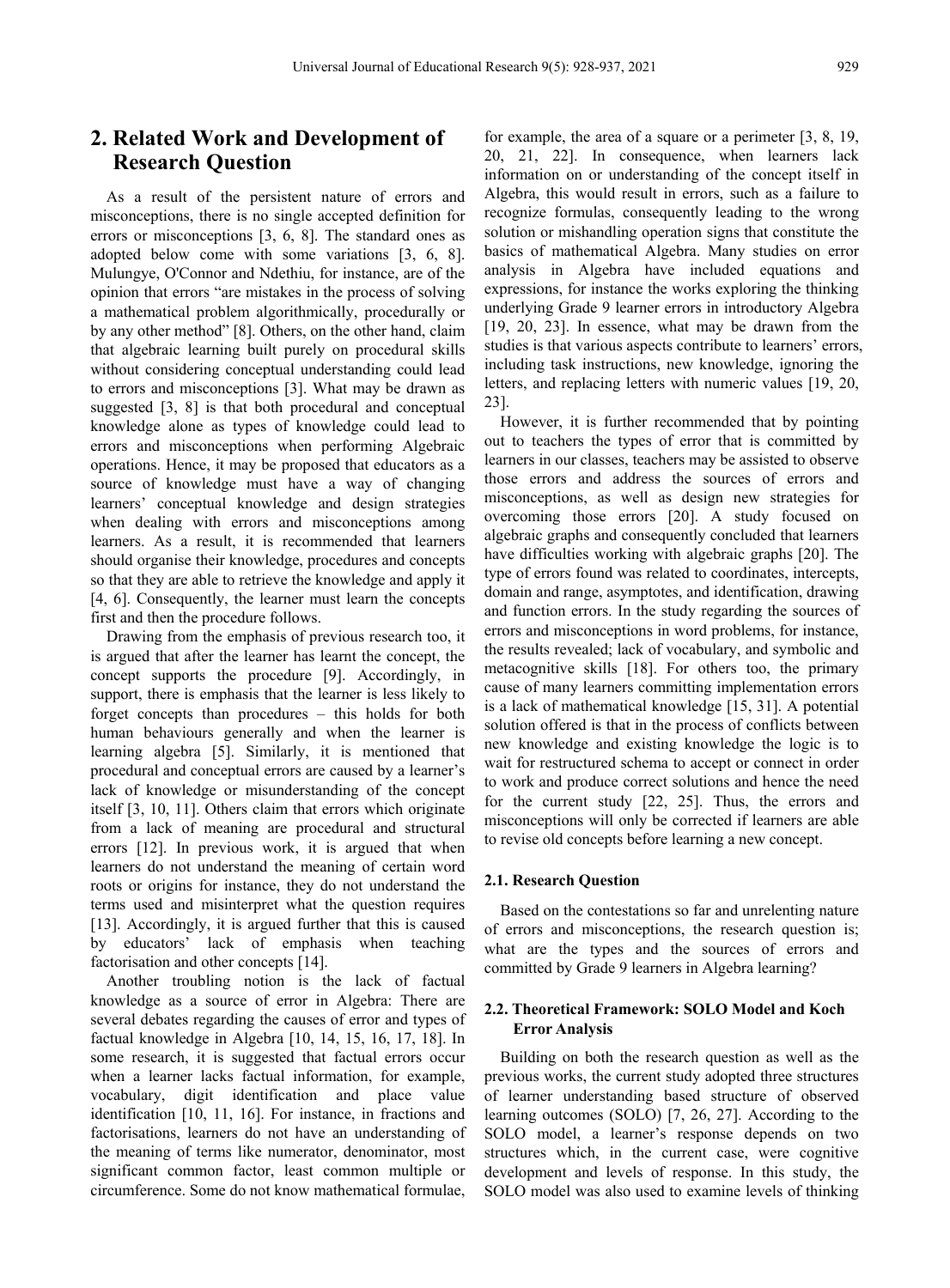in the causes of errors and misconceptions among Grade 9 learners in Algebra, to explore the possible sources of errors and misconceptions in Algebra and to identify strategies for avoiding error and misconceptions when learning Algebra.

The choice of the model was also intended to contribute to our understanding of the sources of errors and misconceptions, as well as the strategies for avoiding errors and misconceptions in the senior phase. In previous work, it is argued that the level of structures should be reduced to three, namely, uni-structural, multi-structural, and relational [26]. The structures adopted for the current study took the form of one structure, many structures and relational. In other study, the SOLO model was used to revise and combine items which were designed in such a way that any super item that presents a correct response to an answer indicates thinking ability [26]. For the current study too, the SOLO model focused on the thinking levels of Grade 9 learners when they respond to the questions relating to Algebra, in which case the analysis depended mostly on the learners' responses.

It is important to recognise, however, that when Biggs and Collis developed SOLO theory, there were five structural levels: 1) pre-structure level, meaning no response (no thought); 2) one-structure level meaning one response (little thinking); 3) many-structure level (more thought) meaning that most responses are related to the answer; 4) relational level (much thought) meaning all correct answers; and 5) extra-extended level, meaning exceptional response. For the current study, the researchers excluded two levels, namely, pre-structure (no idea) and extra extended (adequate idea), because the examination was based on learners' types of error committed and the misconceptions learners displayed when they solving Algebra problems, sources of those errors and misconceptions, as well as strategies for avoiding errors and misconceptions in the senior phase. For the current study, the levels of thinking were examined when learners responded to Algebra questions such as equations with fractions, word problems, and translation from an equation to a table or graph.

Koch error analysis was also used in order to complement the SOLO model as suggested [4, 10, 15, 24]. Essentially, Koch error analysis is the process of classifying errors into five types, namely, careless, computation, precision, problem-solving and unpreparedness. The current study used these classifications to describe the types of error found in Grade 9 algebra. For instance, research explains that careless errors occur when learners write down the wrong numbers and do not follow mathematical procedures or directions for what is expected in the answer [28]. It is also argued that the learner fails to pay attention during the lesson perhaps as a result of tiredness. It is further, computational errors are calculations that may be committed wrongly in a mathematical problem when the

learner works with operational signs [28]. It is additionally claimed that learners commit errors when working with operational signs, as they misuse addition sign, subtraction, multiplication, and division sign [28]. The current study is also guided by the fact that previous work explains that in precision errors, learners reveal confusion when solving concepts, untidiness, dropping signs and forgetting signs when calculating either addition or subtraction [28]. In addition, other units may disappear – this could be either a variable or a number – and a lack of labelling and notation may also be a problem. As a guide to the current study, it is explained that learners fail to follow proper mathematical rules [28]. Moreover, some do not complete the required steps. In regard to unpreparedness, the current study was guided by claim that this involves the learner not finishing mathematical problems for some reason, for instance, failure to seek help; lack of formative assessment such as free quizzes or quick checks; and lack of corrections on the work [28].

## **3. Methodology**

#### *General Background*

In the current study, survey research was aimed at gathering data from 100 Grade 9 learners at schools in the King Cetshwayo District by directing an Algebra test counting 50 marks based on the research question. The question was used to identify the types and sources of errors and misconceptions that Grade 9 learners commit when doing Algebra and the strategies used to avoid these errors and misconceptions. However**,** methodologically, the research employed quantitative and qualitative data in order to conjointly corroborate the study's results – thus, the current study used mixed methodology or mixed data approach as further described in participants' and instrumentations' section. Consequently, the principle upon which mixed data was drawn into the current research was precisely to collect, analyze, and "mix" both quantitative (through descriptive statistics in this scenario) and qualitative data (through textual analysis in this study) in a single study to understand the research problem.

#### *Participants and instrumentation*

The test comprised four questions which were based on Algebra. Question one covered algebraic fractions, question two graphs, tables, expressions and equations, question three words problems, and question four on equations and expressions related to the concept of ratio, height, length and area. The test counted out of 50. Part One: The researchers requested the sampled learners to write the test in order to identify the types of error committed and misconceptions displayed by Grade 9 learners and the sources of these when solving Algebra problems. Part two: Part two of the research was carried out in the same five schools and the same learners were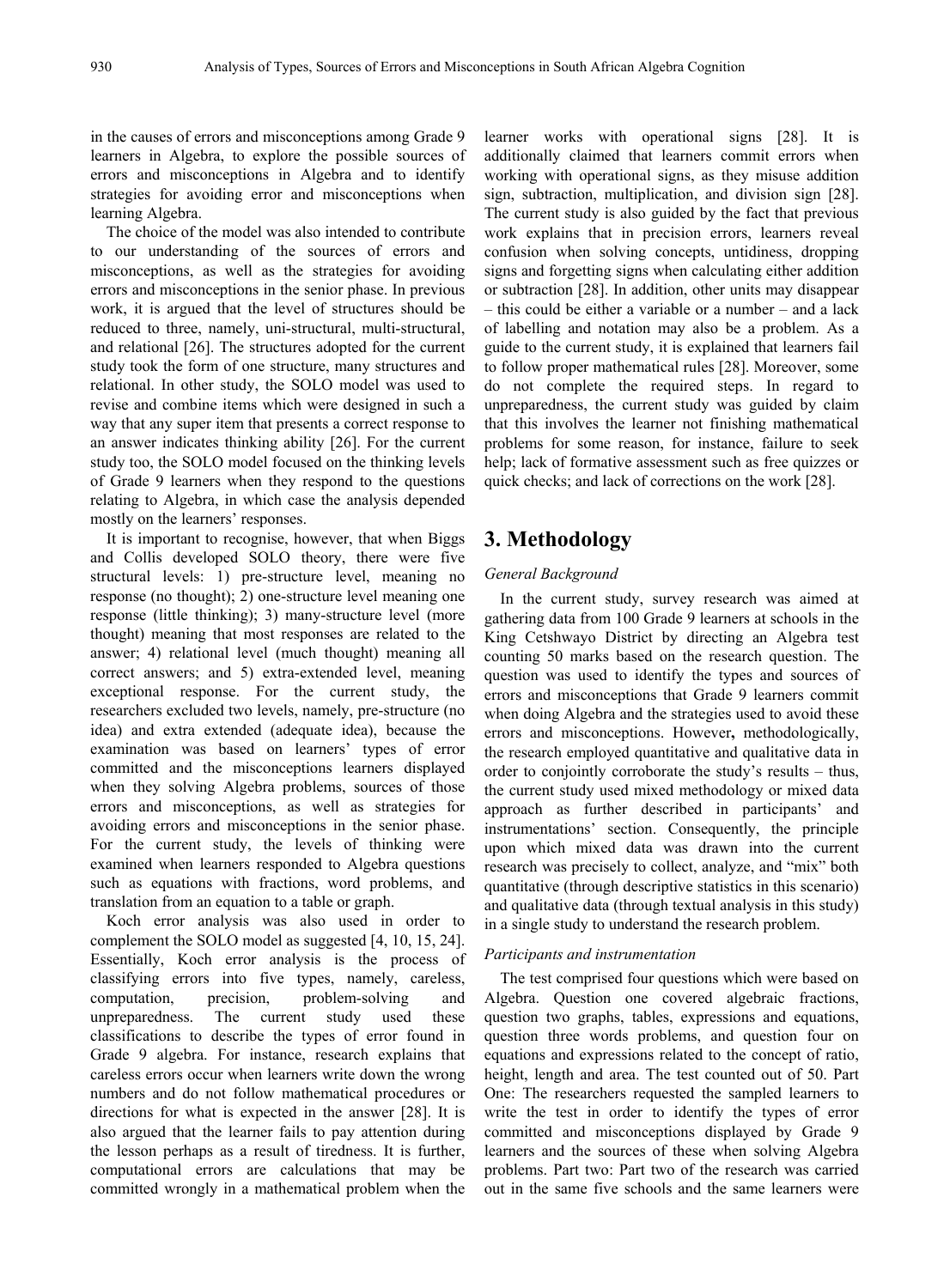used for interview purposes. In order to compare the findings, six learners per school (giving a total of 30) were selected for the focus group interview. Learners answered the questions orally, and the information was recorded using pen and paper (participant observation). Focus group interviews- from five schools, six learners were chosen per school. Thus the 100 Grade 9 learners were sampled as only 20 learners from each school (5x20) were selected to write the 50-mark test (which formed the quantitative part of the study). In addition, six learners were selected for focus group interviews (which formed the qualitative part of the study). Additionally, the researchers employed two different theoretical researchers employed two different theoretical frameworks – Koch's theory of error analysis and the SOLO model to address the three research questions as guided by descriptive statistics.

#### *Sample selection*

Choosing appropriate sample size for a qualitative study, while is evolving as conceptual debate as well as practical uncertainty, the current study's researchers recognise number of factors for the small sample size. The sample size for this study was 100 Grade 9 learners ranging in age from 13 to 16 years from five secondary schools in the King Cetshwayo District of the KwaZulu-Natal province in South Africa. Each class comprised of 20 learners. One reason as suggested by researchers [32], for a small sample, particularly in qualitative study tend to; (1) support the depth of case-oriented analysis, which is central to the present form of inquiry. Keenly, it is recommended that (2) while it is important to have sample size large to permit the evolving of a 'new and richly textured understanding' of ideas, but equally small sample size as much as necessary is needed such that 'deep, case-oriented analysis' is not excluded. Last (3), researchers [32] suggest that given more and functional or useable data being collected from respondents, then, fewer participants conversely are required. These three supporting factors, motivated for the small sample size for the current study.

#### *Data and analysis*

Thematic content analysis used in the study focused on the sources of error, namely, test questions, focus group interviews and the literature review to answer the research questions: What type of errors and misconceptions do Grade 9 learners display in simplifying Algebra? Moreover, what are the sources of errors and misconceptions of Algebra expression? In order to ensure validity, the test was moderated by three teachers (moderated by colleagues) with more than five years' working experience in Mathematics in Grades 8 to 12. Approval from the five schools was also obtained to conduct research in the schools. Informed consent of principals and parents/guardians was obtained using relevant documentation.

### **4. Results**

Built upon the research question, the current section presents' both findings regarding the quantitative (test) and the qualitative (focus group interviews) responses. Table 1 indicates the number of learners who responded and the nature of their responses, including those who responded correctly. Some incorrect responses are also indicated as the performance in the task that was given. Recall that the tasks were based on Grade 9 Algebra and included graphs, tables, equations, expressions, rectangular prism (surface area) and the right-angled triangular prism (perimeter, area etc.).

Interpretation of data pertaining to question 1 (test): Question 1 (as seen in Table 1) was divided into four questions as 1.1, 1.2, 1.3 and 1.4 and was based on equations with fractions (common fractions). Analysis of the question subsequently revealed that learners experience problems in solving algebraic fractions. Particularly, the learners' responses were classified as either correct, incorrect or no response. In the test, there were no correct  $(0\%)$  responses to 1.1. Most  $(82\%)$ respondents gave an incorrect answer and a few (18%) did not respond at all. In question 1.2, there were no correct (0%) responses, 76% of responses were incorrect, 24% gave no response. In question 1.3 (in Table 1), there were no correct responses (0%), 80% gave an incorrect response and 20% gave no response. In the last question in question 1, that is, 1.4, no correct  $(0\%)$  responses were given, 86% were incorrect and 14% gave no response. The learners' performance (indicated by percentages) in questions 1.1 to 1.4 indicate that learners struggled to solve algebraic fractions. The low performance (see Table 1) indicates that Grade 9 learners commit errors and hold misconceptions when solving fractions. The types of error and misconception in algebraic fractions were analysed according to Koch error analysis, with the errors being categorised as either careless, precision, problem-solving, computation or preparedness, as discussed in the theoretical framework.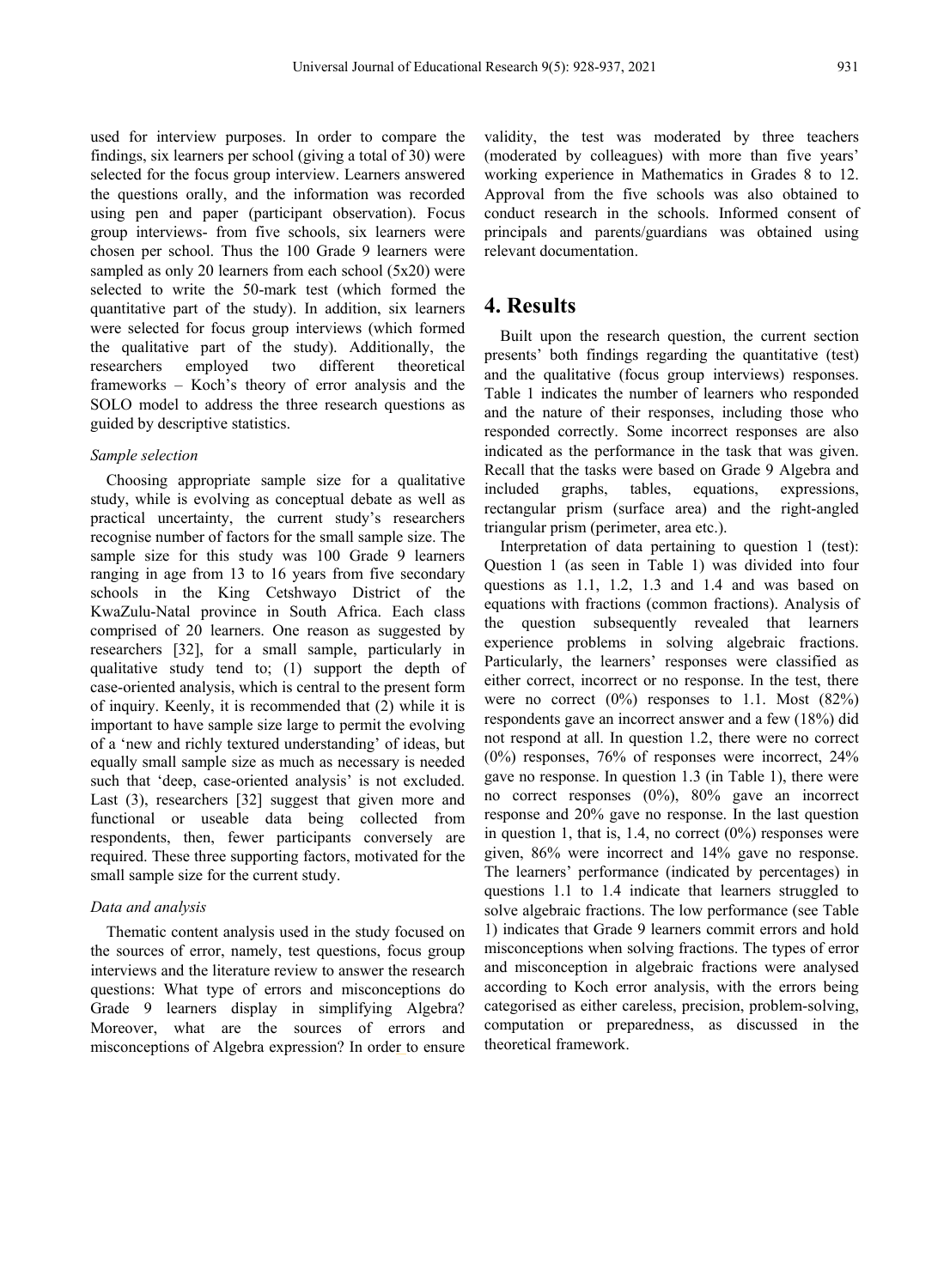|                                                                                                                                | <b>Number</b> |                     |                       |                   |                                                                                                                                                                                                  |  |
|--------------------------------------------------------------------------------------------------------------------------------|---------------|---------------------|-----------------------|-------------------|--------------------------------------------------------------------------------------------------------------------------------------------------------------------------------------------------|--|
| Question                                                                                                                       | wrote         | correct<br>response | incorrect<br>response | No of<br>response | <b>Explanation based on the number of</b><br>learners and the number of responses                                                                                                                |  |
| 1.1<br>5x<br>$\frac{1}{7x-7} = \frac{1}{3x-3}$                                                                                 | 100           | $\mathbf{0}$        | 82                    | 18                | In this question, there was no correct<br>response. Most respondents gave an<br>incorrect answer. A few did not respond.                                                                         |  |
| 1.2<br>$\frac{1}{x} - \frac{1}{x+4} = \frac{-4}{x^2 - 16}$                                                                     | 100           | $\mathbf{0}$        | 76                    | 24                | No correct response. Most respondents<br>gave an incorrect answer. A few did not<br>respond.                                                                                                     |  |
| 1.3<br>$\frac{2x+1}{x-1}$                                                                                                      | 100           | $\mathbf{0}$        | 80                    | 20                | No correct response. Most respondents<br>got an incorrect answer. A few did not<br>respond.                                                                                                      |  |
| 1.4<br>$\frac{3}{x^2-1}+\frac{2}{x+1}=\frac{1}{x-1}$                                                                           | 100           | $\mathbf{0}$        | 86                    | 14                | No correct response. Most respondents<br>gave an incorrect answer. A few did not<br>respond.                                                                                                     |  |
| Question 2                                                                                                                     |               |                     |                       |                   |                                                                                                                                                                                                  |  |
| 2.1<br>2.1.1 Write a set of ordered pairs<br>in the form of a values in the table<br>values relationship depicted by<br>graph. | 100           | 61                  | 39                    | $\boldsymbol{0}$  | Many learners got this question right.<br>They simply drew a table and set up both<br>values correctly and drew a graph. A few<br>learners drew the graph incorrectly from<br>the correct table. |  |
| 2.1.2<br>Determine equation of the graph                                                                                       | 100           | $\overline{2}$      | 89                    | 9                 | Many learners responded incorrectly.<br>Many errors and misconceptions were<br>found in this question. Some learners did<br>not respond at all.                                                  |  |
| 2.1.3<br>If $x = 6$ , determine the output                                                                                     | 100           | $\overline{2}$      | 83                    | 15                | Many learners responded incorrectly.<br>Many errors and misconceptions were<br>found in this question.                                                                                           |  |
| 2.2 Given equation $y=2^{x+1}$<br>2.2.1 Draw a table of values for<br>the values of $x=0, 1, 2, 3, 4$                          | 100           | 20                  | 25                    | 55                | Many learners did not respond at all to<br>this question. Some gave the correct<br>answer and others gave wrong answers.<br>Errors and misconceptions were found.                                |  |
| 2.2.2 Draw an accurate graph for<br>the relationship generated by an<br>equation.                                              | 100           | 51                  | 45                    | 04                | Most learners drew the graph correctly,<br>but others got it wrong. A few did not<br>respond. Some errors were found.                                                                            |  |

|  |  |  |  |  |  | <b>Table 1.</b> Data on learner performance in the quantitative investigation |
|--|--|--|--|--|--|-------------------------------------------------------------------------------|
|--|--|--|--|--|--|-------------------------------------------------------------------------------|

However, the cognitive levels were analysed according to the SOLO model where the levels of thinking are classified based on a structure where one idea corresponds to the one response and many-structures indicates many ideas corresponding to the question and lastly relational, which indicates that all ideas respond to the question (in this instance none obtained). Interpretation of data pertaining to question 2 (test) (see Table 1): Question two was divided into five sub-questions that was based on graphs, equations, expressions and tables. About 61% of learners gave the correct answer. In this question, they were required to draw a table and set up both values correctly, and then draw its associated graph. Other learners (39%) drew the graph incorrectly even though they had the right table and thus responded incorrectly. In 2.1.2, many (89%) learners responded incorrectly, with just a few (2%) responding correctly, while 9% did not respond at all. In 2.1.3, many (83%) learners responded incorrectly. In 2.2.1, about half (55%) of learners did not respond at all in this question, while 20% of them responded correct, and others responded incorrectly (25%). In 2.2.2, most learners (51%) drew the graph correctly,

but others (45%) got it wrong. Few (4%) learners did not respond at all.

In both 2.1.1 and 2.2.2, as reflected in Table 1, the performance was better compared with other responses in question two (2.1.2 and 2.1.3). This indicates that these learners (51%) had attained the skill to draw graphs and to translate from the graph to the table (61%), however, in 2.1.1, 39% did not respond and 2.2.2 (48%), thus indicating that they lack skills in translating from equations to graphs. These skills involved those relating to computation and substitution from equations. Like the errors in question 1, question 2 was also analysed according to Koch error analysis with errors being classified as careless, precision, computation, problem-solving or preparedness. The cognitive levels were analysed according to the SOLO model. The SOLO structures adopted were one-structure, meaning that one idea revealed in the response; many-structures, meaning many ideas but not all of them correspond with the question as highlighted in the analysis, and lastly relational, which indicates all ideas are responding to the question.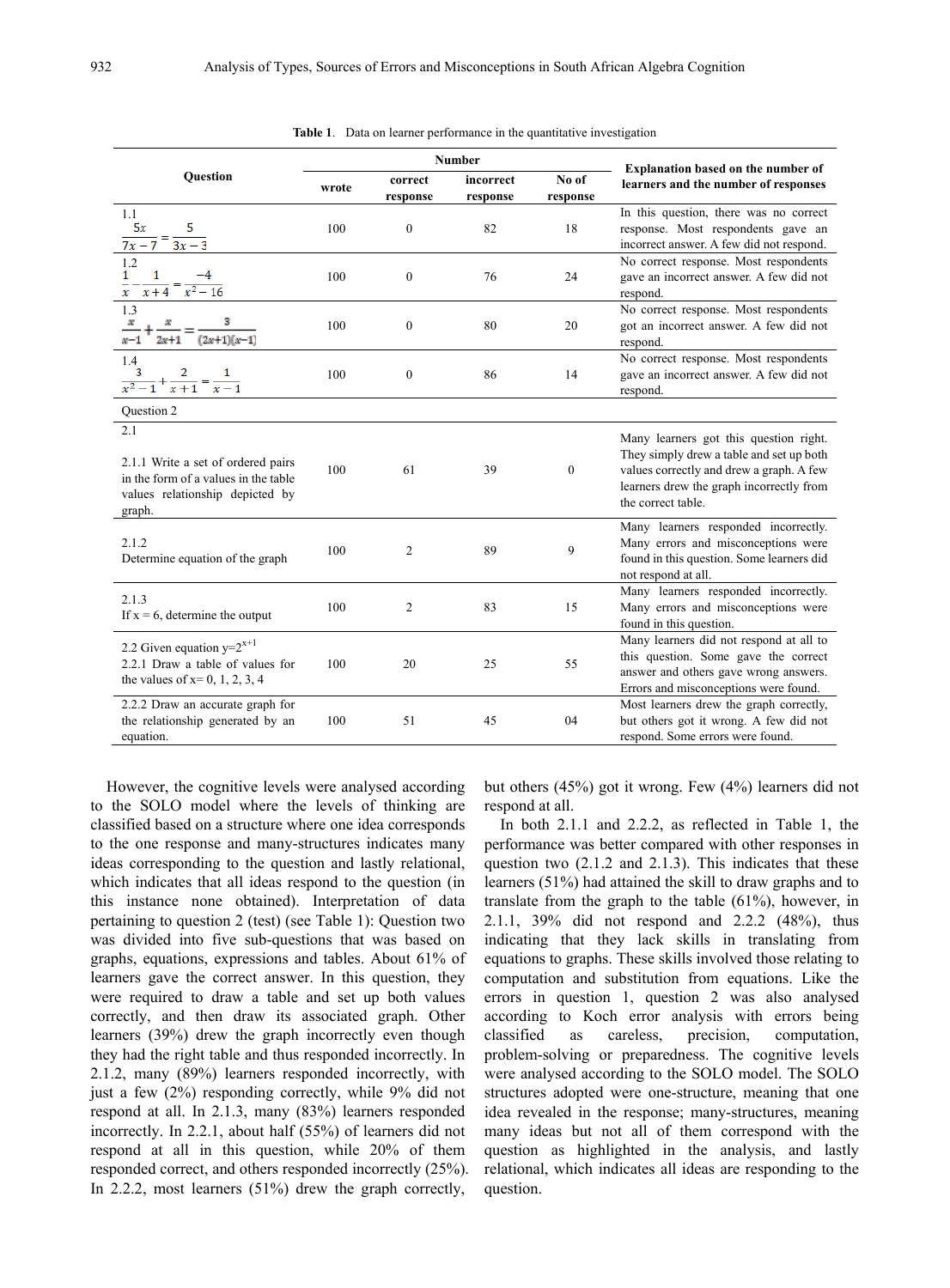In addition, error analysis using Koch's procedure was applied as suggested by the research question. The errors and misconceptions committed by Grade 9 learners when solving Algebra problems were analysed using Koch error analysis in terms of careless errors, computation errors, problem-solving errors, precision errors and error caused by unpreparedness. Moreover, as highlighted by researchers [26, 29] in the literature, SOLO's structure is useful for analysing learner cognition. However, this study did not consider either pre-structure or extra-extended structures because of the nature of the research questions. The Koch's procedure for error analysis was used to analyse errors in all questions (comprising Algebra equations with fractions) as partly reflected in Table 1. In response to the research question and in accordance with SOLO, learners' responses containing one-structure, many-structures were selected.

The below presents a sample of learners' work, expected response as well as the learner's response. Thereafter, an analysis of the response was followed. Learner 1: (Question 1): Learner Activity No. 1; solve for  $x \frac{5x}{7x-7} = \frac{5}{3x-3}$ : *Expected answer*:  $15x^2 - 15 = 35x$ :  $15x^2$  $-50x + 35 = 0$ :  $3x^2 - 10x + 7 = 0$ :  $(3x - 7)(x - 1) = 0$ :  $x = \frac{7}{3}$  or  $x = 1$ 

Learner 1's response (question 1)

$$
\frac{5x}{7x-7} = \frac{5}{3x-3} = \frac{5}{7x^2} - 7 - \left(-\frac{5}{3x-3}\right) = \frac{5}{3x-3} \left(\frac{5}{3x-3}\right) = \frac{5}{7x^2} + \frac{5}{3x-4} = 0
$$
 (incorrect response)

Figure 1. Learner 1's written work showing problem-solving (Koch's theory)

In Figure 1, learner 1 failed to complete all the steps. Another error was shown when the learner mishandled the signs, as revealed by the use of multiplication instead of division, for instance, when the learner computed  $(x \div x =$  $x<sup>2</sup>$ ). Koch's theory classifies this type of error as a careless error. On the other hand, Makonye (2011) believes that this type of error is usually caused by distraction and is as a consequence, a careless error (Koch's theory). Reference [29] maintains that the learner knows what the problem requires, however they failed to apply the procedural knowledge, which meant the learner ended up with the wrong solution. Nevertheless, in previous review, it was found that learners used addition instead of multiplication [30]. In the current study, the learner used division instead of multiplication. Some maintain such errors are committed because the learner has failed to pay attention during teaching and learning [17]. What could be drawn from previous work is that although the learner would seem to have an idea about how to approach the problem when able to handle variables, nonetheless, failed to handle the sign as a basis of mathematics  $(x \div x = x^2)$  in Figure 1 [17, 29].

In response to such errors, the basic suggestion by researchers is that teachers and learners should use the BODMAS rule to solve such problems [28, 30]. On the other hand, research [30] maintains that the BODMAS rule is a semiotic intervention which serves as recap support.

In another question related to learner 2, the following was observed.

Learner 2: Learner No. 2 (question 1)

$$
\frac{5x}{7x-7} = \frac{5}{3x-3} = (5x - (3x - 3)) = 5 - (7x - 7) = 2 - 3x = -2 - 5 = -1 - 5 = x = 4
$$
\n(incorrect response)

**Figure 2.** Learner's written work showing computation error (Koch's theory)

In line with Koch's theory, this error was analysed as a computation error, because the learner failed to operate the sign in the problem. That is learner 2 failed to understand the meaning of brackets, which in fact required the same operation as a multiplication sign. It is suggested that teachers should emphasise the meaning of brackets in an equation or expression. Figure 3, reflecting learner's written work revealed problem-solving error (Koch's theory) as demonstrated in learner activity 2.

Learner activity: 
$$
2\frac{1}{x} - \frac{1}{x+4} = \frac{-4}{x^2-16}
$$
; *Expected*  
answer: 
$$
\frac{1(x+4)-1(x)}{x(x+4)} = \frac{-4}{x^2-16}
$$
; 
$$
\frac{x+4-x}{x(x+4)} = \frac{-4}{x^2-16}
$$
; 
$$
4(x^2 - 16) = -4(x^2 + 4x)
$$
; 
$$
4x^2 - 64 = -4x^2 - 16
$$
; 
$$
8x^2 + 16x - 64 = 0
$$
; 
$$
x^2 + 2x - 8 = 0
$$

Learner's response No. 3 (question 1)

$$
\frac{1}{x} - \frac{1}{x - 4} = \frac{-4}{x^2 - 16} = \frac{1}{x} - \frac{1}{4x} = \frac{4}{16x} = \frac{x}{4x^2} X \frac{4}{16x}
$$

$$
= \frac{4x}{64x} \text{ (incorrect response)}
$$

**Figure 3.** Learner's written work showing problem-solving (Koch's theory)

In analysing learner 3's response, it was revealed that the learner (learner 3, Fig. 3) did not follow mathematical rules and procedure due to failure in completing all the steps. As highlighted in the analysis in case 1, the learner does not show an understanding of the concept but instead wrote all the mathematical steps wrong when solving the problem, in effect failed to conceptualise.

What could be drawn from Figure 3 too was that the conjoining errors, as suggested by researchers [19, 20, 22] was revealed in the solution as  $x + 4 = 4x$  and  $x^2 - 16 =$ 16x. In response to conjoining errors, research [23] revealed that these types of error are caused by a lack of knowledge regarding the concept of algebraic expressions. Furthermore, researchers believe that these errors are caused by interpretation of expressions, for instance,  $9x +$ 4; as add nine times and 4 or as an object [1, 8, 19, 20, 21, 22].

The conclusion thus reached this far is that it is suggested that teachers need to emphasise the meaning of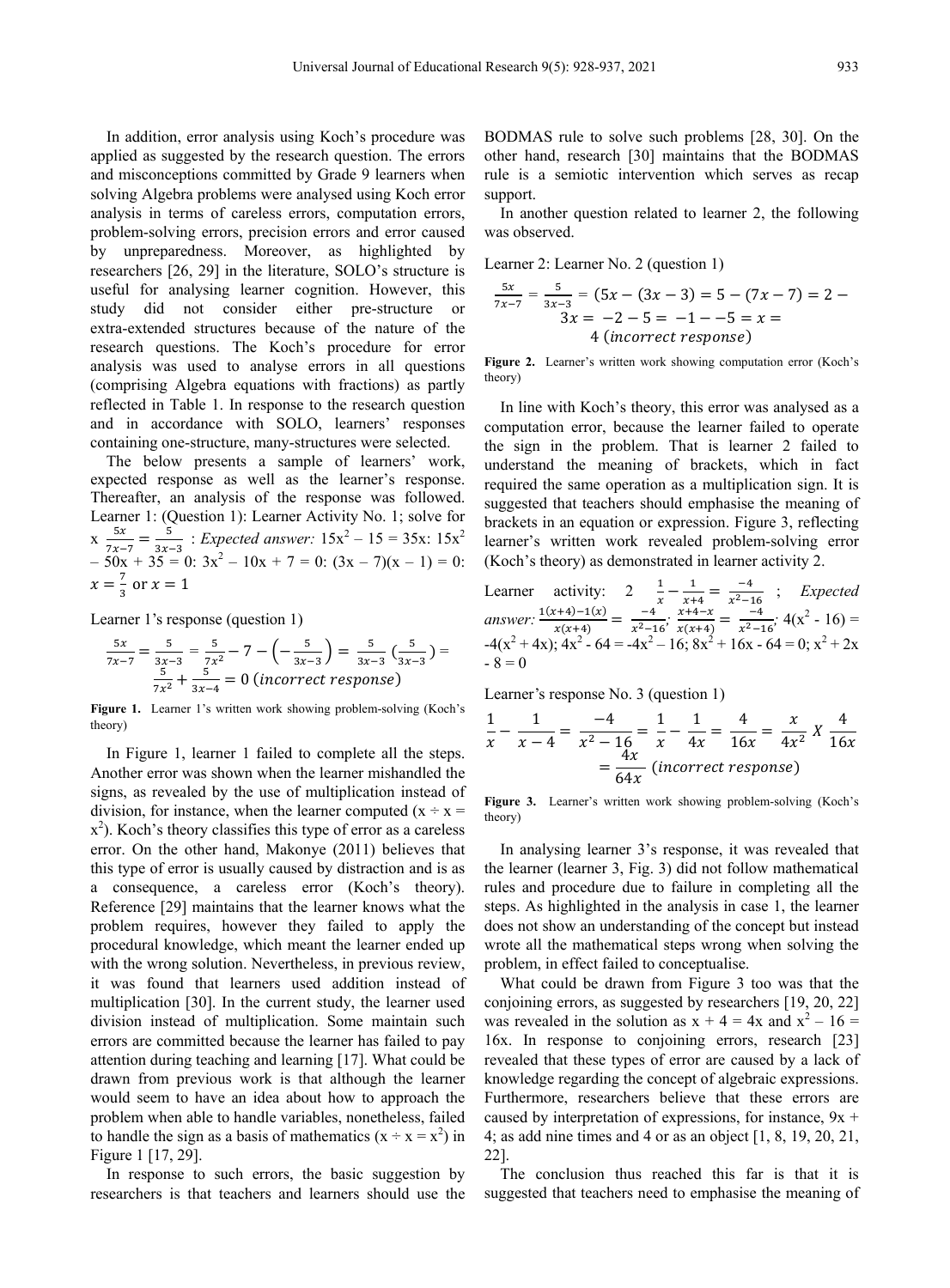the sign in the expression and the meaning of the number that is bonded with the variable, such that 9 should be multiplied by x. This means that there is no relationship between 9 and 4 to operate the sign in between. As a consequence of such errors too, research [26] suggests that Grade 9 learners should stop overlooking operational signs in the expression as a symbol of joining terms.

In addition to aforementioned errors, cancelling errors as suggested by previous studies [29, 31] appeared in the solution when the learner revealed the line on top, which indicated that 4x cancelled with another 4x (as in Figure 3). This was due to cancelling without meaning or "senseless cancelling" as characterised by previous work [30]. As suggested too, this involves cancelling similar variables without following procedure.

In response to such errors, research [23] suggests generalisation in order for the learner to understand and recognise the characteristics of the expressions and equations. Another probable solution offered by researchers [29] suggests fusion; wherein the teaching of fractions, learners become familiar with the different structures of equations and fractions. Another sample response from Figure 4: Learner's written work showed problem-solving (Koch's theory)

Learner No. 4: On the same Activity: Learner's response: No. 4 (question)

$$
\frac{1}{x} - \frac{1}{x+4} = \frac{4}{x-16} = \frac{6}{20x}
$$
 (incorrect response)

**Figure 4.** Learner's written work showing problem-solving (Koch's theory)

Learner 4, as reflected in Figure 4, added both denominators and numerators. This is a common fractional error committed by learners when they are unable to handle variables [23, 29, 32]. It may be deduced from the Figure 4 that the error was caused by a lack of knowledge of the concept itself. As a result, there was poor conceptual and poor procedural knowledge as discussed in the literature by researchers [1, 10, 11, 32]. It is important to also recognise that the lack of knowledge leads to poor algebraic problem-solving. As a result, researchers [10, 11] claim that procedural and conceptual errors are due to a learner's failure to understand the concept. Researchers mention that this type of error is usually caused by the concept having little meaning to the learner, which leads to procedural errors [4]. Hodgen, Foster, Marks and Brown [4] suggest that learners need to develop or restructure their previous knowledge so that they are able to apply and retrieve knowledge. Additionally, an analysis of the frequency of types of all errors revealed the following; procedural and conceptual, factual knowledge, lack of interpretation, lack of emphasis, and error translation.

## **5. Discussion**

As guided by the research question, which sought to investigate the types and the sources of errors and misconceptions committed by Grade 9 learners in Algebra learning. A number of key factors evolved. For instance, there are possible sources of errors thus, types of errors in learners solving Algebra as illustrated by Figure 5.

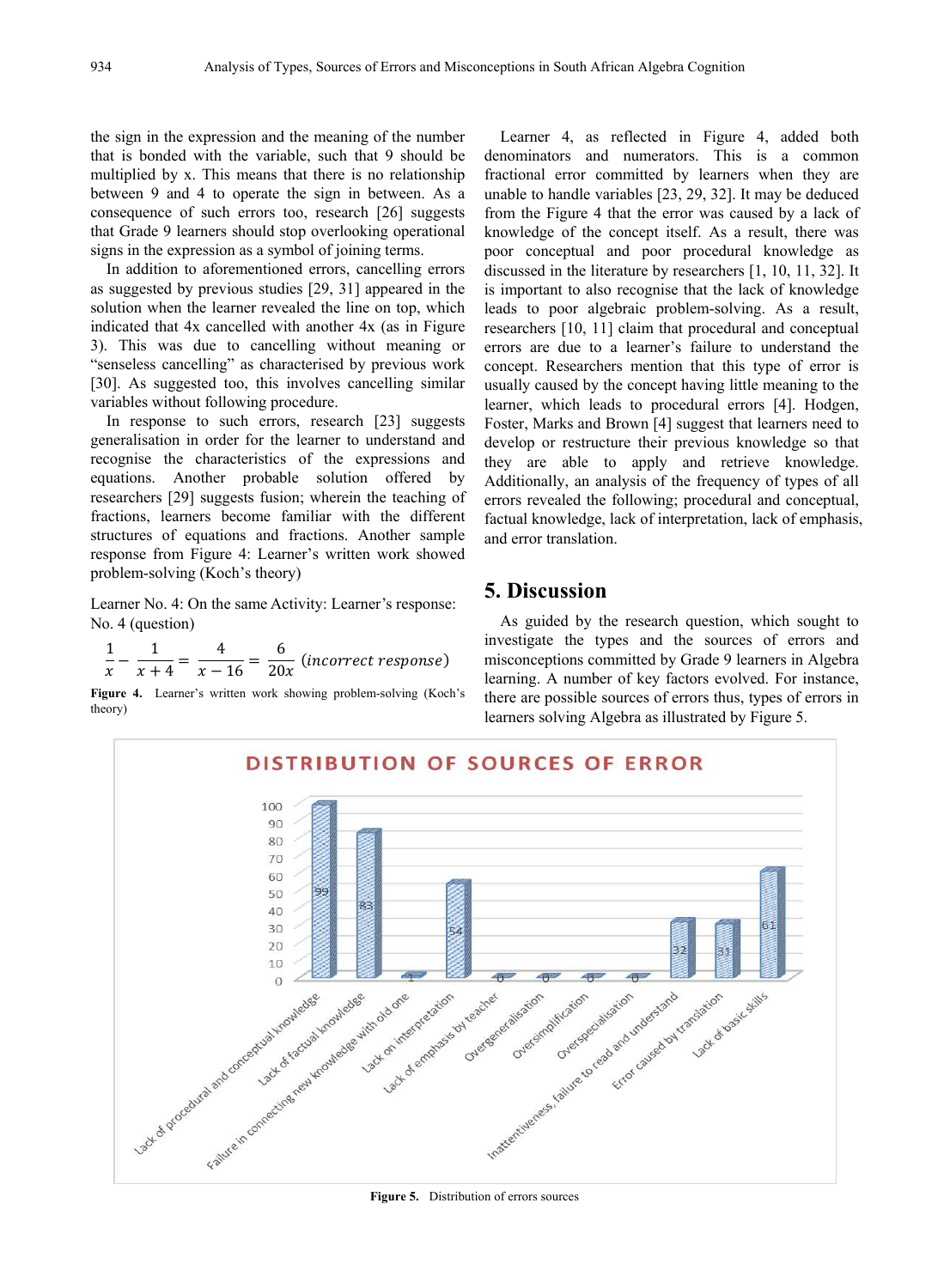Figure 5 presents the distribution of all sources of error. As a consequence of the findings based on the research question and Koch's error analysis as well as the SOLO model, the possible sources of errors included; a lack of conceptual and procedural knowledge (revealed by 99% of learners), a lack of factual knowledge (83% of learner, lack of connection between new knowledge and old knowledge (1% of learners), lack of interpretation (54% of learners), lack of emphasis by the teacher (0% of learners), over-generalisation (0%), over-simplification  $(0\%)$ , overspecialisation  $(0\%)$ , inattentiveness, failure to read and understand (32%), errors caused by translation (graph to equation, graph to table , table to graph equation to table and table to equation) (31%) and lastly, learners' lack of basic skills (61%). Thus, in the current research, the model was applied as a means to assess learners' learning outcomes and to classify the value of the response, which could be concluded from the structure of the answer as reflected in the mathematical task assigned and the research question. For example, in the following equation, an error was caused by the negative sign. One learner computed 5x - (3x - 3) as  $5 - (7x - 7)$ . In this case, there was no need for negative signs, as the learner was supposed to have removed them:  $5x - (3x - 3) = 5 - (7x -$ 7). This occurred because the learner had already inserted a bracket, which accounted for multiplication. Many errors associated with a lack of procedural knowledge were found in the study and could have been avoided, as suggested by authors [1, 4, 27]. For example, some learners used the correct formula, but failed to remove brackets with multiplication, thus revealing a lack of factual information [5]. Some learners too, showed that they had learned the concept of equations and expressions that involve the use of the formula for calculating the area. However, they failed to apply the correct mathematical rules. Using Koch's error analysis, L2 evidenced an error in computation when computing  $3x \times x$  as  $4x$ . The error originated from the bracket  $3x(x - 2)$ ; only the first term was multiplied and the multiplication of the second term was ignored and replaced with addition signs.

*Lack of procedural knowledge*: To avoid the sources of errors and errors resulting from a lack of procedural knowledge, learners need to develop and organise their procedures [1, 11]. However, the teacher, as the facilitator, should plan this development and attempt to change their beliefs and perceptions to avoid rooting these errors in their minds. Research postulates that altering the learners' conceptual framework is the best solution for overcoming and correcting errors when learning Algebra [6].

Researchers [3, 6, 9, 14, 17] have reviewed studies on the effect of concrete representational abstract (CRA). The CRA is the teaching strategy that helps teachers to teach learners fraction in a manner so that they can easily understand them. Other researchers [14] indicate that the use of CRA is best for the effective teaching of Mathematics. Research [7] supports the notion that in

teaching learners', CRA encourages or motivates learners who have difficulties with numbers. In a review by other research [6], it is also argued that the use of CRA in solving equations by using the inverse operation, is best for instructional learning of mathematics. Research reveals that the CRA may be effective for learners with disabilities [5]. This indicates that the use of CRA is highly suitable for teaching Algebra in secondary schools to learners with difficulties. Research [10] recommends the CRA method of teaching when teaching fractions and claims that this method is useful when teaching learners with difficulties, as learners are encouraged and motivated. Theoretical support for such an idea from Biggs and Collis [7] suggests that the use of CRA in solving equations using inverse operations is the best means of instruction. Teachers are advised to use CRA when teaching fractions so that Grade 9 learners avoid errors when trying to solve Algebra problems.

*Careless errors:* About 13% of the learners were found to have made careless errors in this study. Thus, in solving algebraic fractions, learners' results also revealed careless errors. The learners' responses indicated that they misused operational signs, and there was no evidence to show that learners were able to solve the given tasks in each step, as they wrote down numbers incorrectly, and used operational signs incorrectly; for example, one learner computed  $x \div x = x^2$ . As stated by Khanyile [22], careless errors arise due to the incorrect use of operational signs. The errors may also occur as a result of careless use of the division sign as a multiplication sign, using the addition sign as a multiplication sign, and so forth. Others [22, 25] believe that these careless errors may be due to lack of basic algebraic knowledge. Learner 4, for example, failed to divide, as directed to do so by the division sign, instead of carrying out multiplication.

*Problem-solving errors:* Problem-solving errors were the most common errors found in the learners' scripts. Problem-solving errors occur when learners fail to follow the directions for solving mathematical problems. In this study, 86% of learners made such errors. The source of this type of error is a lack of conceptual and procedural knowledge, which results in learners failing to solve the problem. All mathematical steps in the problem were wrong because the learners lacked conceptual knowledge and procedural knowledge [1, 3, 22, 27, 28]. In some of the questions, for instance, in which learners were required to solve equations containing fractions, one of the learners was found to be adding numerators and adding denominators. Other researchers [27, 28, 29, 31] observed a similar type of error and believed that these errors are caused by the incorrect treatment of variables, where a learner fails to perform or solve a mathematical problem. The possible sources of the errors are identified in the literature by various researchers [29, 30, 31] as a lack of conceptual and procedural knowledge.

Koch [27] classifies a problem-solving error as one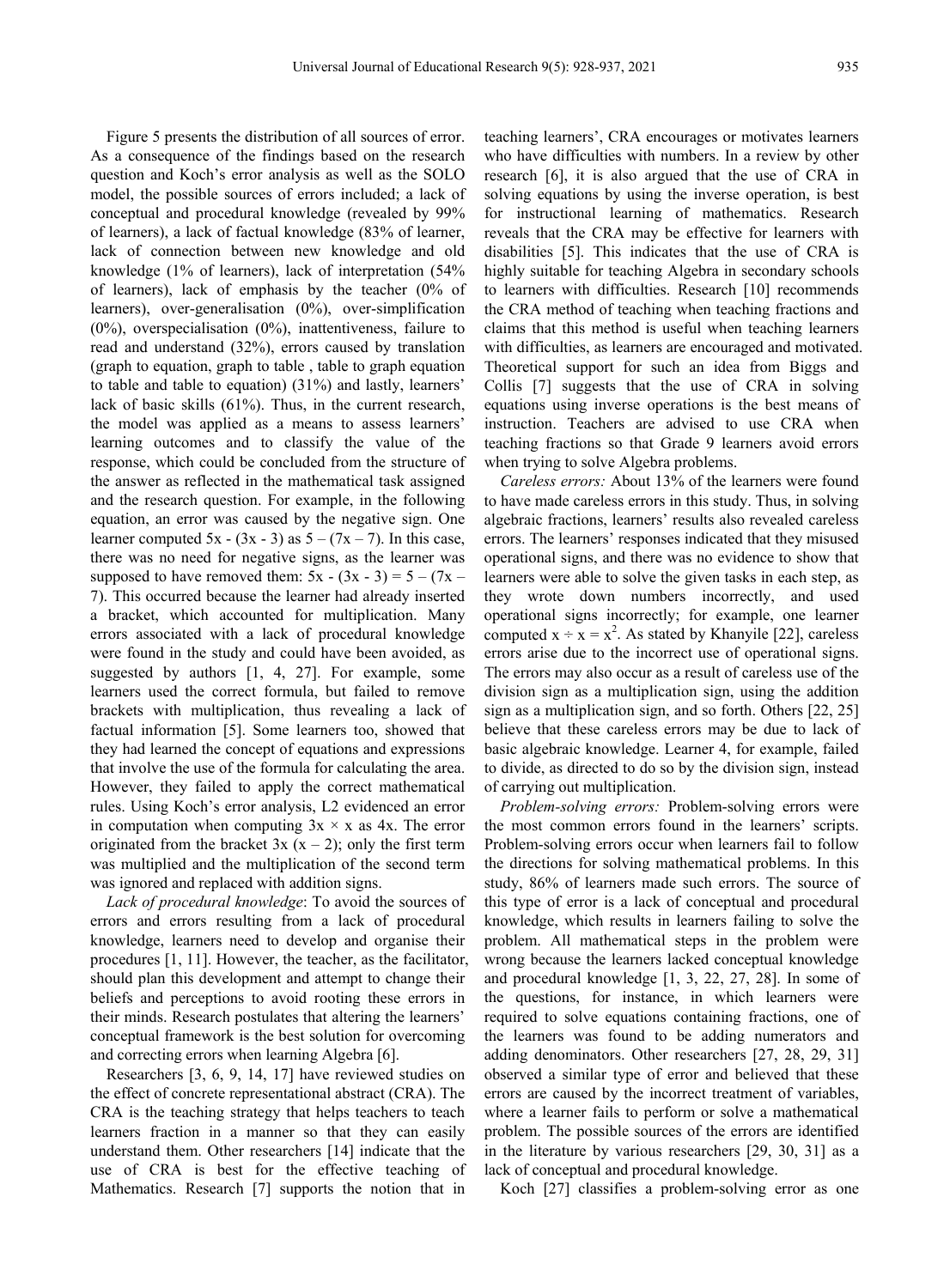where the learner ignores or fails to follow analytical procedures and rules. Here, learners' test results revealed evidence of poor reasoning or failure to conceptualise. Another error type is one that is the result of a failure to follow adequate algebraic rules; for instance, a conjoining error [1, 23, 25, 27, 30, 31]. For instance, learners revealed conjoining errors in this study by displaying the joining of terms using the plus sign as a joiner  $(2x^2 +3)$  $5x^2 = 10x$ . As stated by Gumpo [18], the source of this type of error is learners' inability to translate between the numbers and variables. Learners' failure to interpret word problems and translate them to equations indicates a lack of conceptual and procedural knowledge.

Other problem-solving errors included cancelling without following the procedure, which was caused by a lack of knowledge of both concepts and procedures. Makonye and Khanyile [28] identify a cancellation error as a different type of error and mention that learners cancel 'willy-nilly' without following mathematical rules. When solving algebraic tasks, there are rules for cancellation. Therefore, cancellation errors are caused by a lack of conceptual and procedural knowledge.

Also, Egodawatte and Stoilescu [1] believe that a lack of conceptual understanding of its meaning causes errors. Conclusively and to resolve this type of error among learners, Hodgen et al. [4] recommend that learners need to restructure their existing knowledge to prepare themselves for new knowledge, analytical procedures and concepts so that they can retrieve and apply the correct knowledge.

In summary, the SOLO and Koch's error analysis technique revealed the level of thinking, indicating one-structure (equations with fractions, word problems and equations and expressions that include the concept of ratio, height, length, area and perimeter). Many-structures only in equations and expressions involving translation through an equation to table and table to the graph. The sources of errors were classified using literature sources, as a lack of conceptual and procedural knowledge; lack of factual knowledge; lack of connection between new knowledge and old knowledge, lack of interpretation, inattentiveness and failure to read and understand; errors caused by translation.

## **6. Conclusions and Future Research**

One major conclusion is that types of error(s) learners display when learning algebra differ in classification. As a consequence, instructors need to identify the sources of errors when teaching Algebra. Beyond the views shared and general conclusion, a specific conclusion and thus implication thereof is that (1) learners' mistakes, blunders, deviations and false ideas are built on incorrectly assumed facts and that they (2) are related to their prior learning of Algebra. However, to adequately address learners' errors,

only learning Algebra, based on the contestations thus far was considered for the conceptualisation of error types. Thus, as part of theory and practice of learning Algebra, it is prudent to employ both the SOLO and Koch's error analysis technique to address learners' errors in learning Algebra. It would be far sighted to suggested that this form of conceptualisation addresses all errors, as such, it is recommended that future studies employ SOLO and Koch's error analysis technique in the conceptualisation of other mathematics concepts other than Algebra.

## **REFERENCES**

- [1] Egodawatte, G., & Stoilescu, D. Grade 11 students' interconnected use of conceptual knowledge, procedural skills, and strategic competence in Algebra: A mixed method study of error analysis. European Journal of Science and Mathematics Education, vol. 3, no 3, pp. 289– 305, 2015.
- [2] Chimoni, M., & Pitta-Pantazi, D. Parsing the notion of algebraic thinking within a cognitive perspective. Educational Psychology, vol. 37, no. 10, pp. 1186-1205, 2017. Doi.org/10.1080/01443410.2017.1347252.
- [3] Egodawatte, G. Secondary school student's misconceptions in algebra. Teaching and Learning Ontario Institute for Studies in Education University of Toronto, Canada. 2011, pp. 34-56.
- [4] Hodgen, J., Foster, C., Marks, R., & Brown, M. Improving mathematics in key stages two and three: Evidence review. London: Education Endowment Foundation. 2018, pp. 45-67.
- [5] Schwartz, J. E. A distinction between conceptual knowledge and procedural knowledge. Pearson Allyn Bacon Prentice Hall. Retrieved May 16, 2015, from http://www.education.com/reference/article/distinction-con ceptual-proceduralmath/ (accessed Jun. 1, 2020).
- [6] Tweed, A. Addressing student misconceptions (preconceptions) in maths and science classrooms Session 3. Thinking Conference & Learning, Hawker Brownlow Education. 2014, pp. 67-78.
- [7] Biggs, J., & Collis, K. The Structure of Observed Learning Outcomes (SOLO) taxonomy. Teaching & Learning Support. 1982, pp. 56-78.
- [8] Mulungye, M. M., O'Connor, M., & Ndethiu, S. Sources of student errors and misconceptions in Algebra and effectiveness of classroom practice remediation in Machakos County-Kenya. Journal of Education and Practice, vol. 7, no. 10, pp. 31–33, 2016.
- [9] National Council of Teachers of Mathematics. Principles to action: Ensuring mathematical success for all. VA, Reston. 2014, pp. 12-34.
- [10] Fisher, D., & Frey, N. Making time for feedback. Educational Leadership, vol. 70, no. 1, pp. 42–47, 2012.
- [11] Riccomini, P. J. Identifying and using error patterns to inform instruction for student struggling in mathematics,